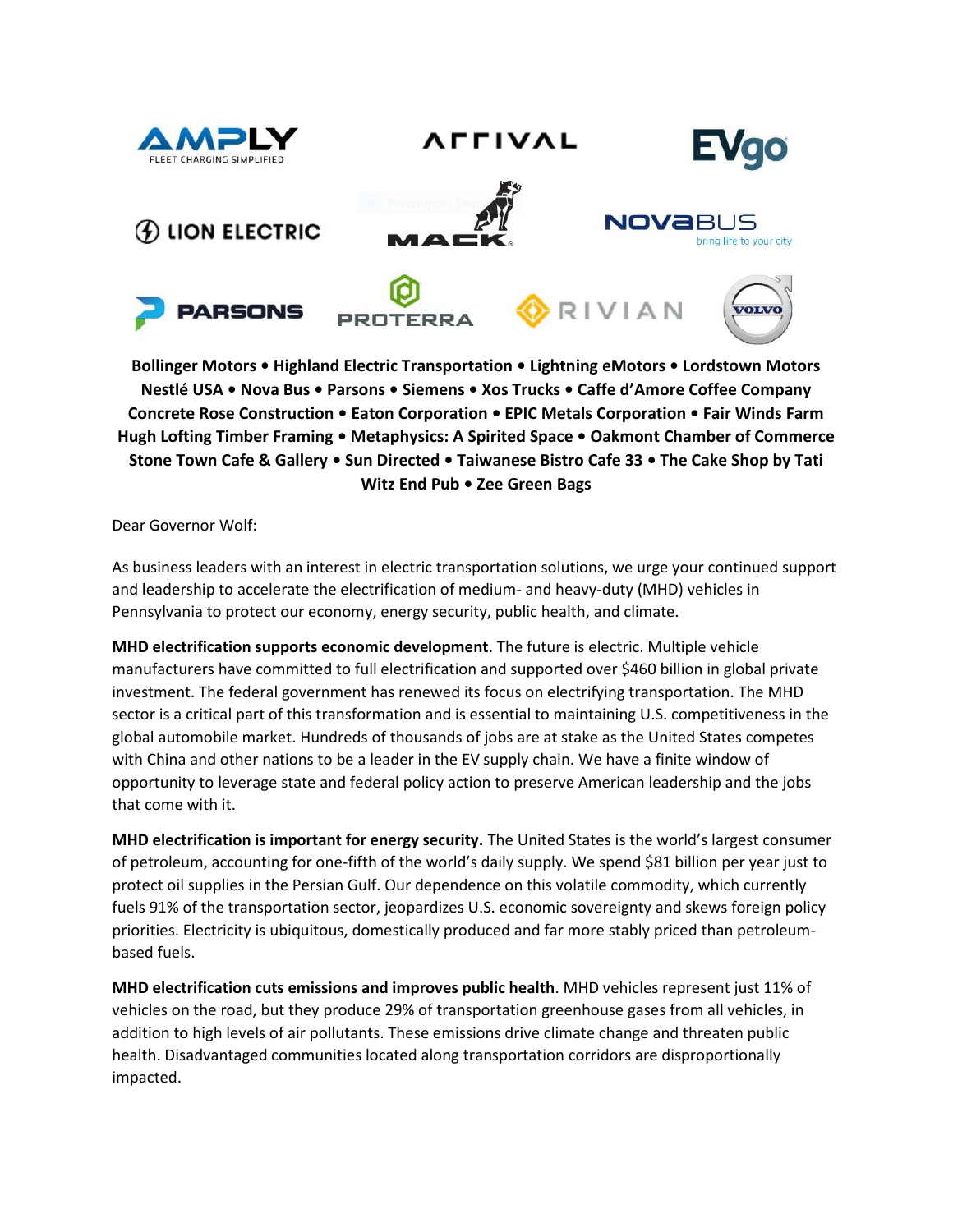We applaud Pennsylvania leaders for taking the first step by committing your state to the Multi-State [MHD Zero Emission Vehicle Memorandum of Understanding,](https://www.nescaum.org/documents/multistate-truck-zev-governors-mou-20200714.pdf) pledging that at least 30% of all new trucks and buses sold in Pennsylvania will be zero emission vehicles by 2030, and 100% by 2050. To meet these commitments, we urge you to take the following actions:

- Support incentives, utility investments and state targets that will accelerate the electrification of trucks that travel along our highways and through our neighborhoods to deliver goods to our homes and businesses.
- Electrify public transit and school buses to provide clean, healthy ways for Pennsylvania's residents to travel to and from school, work, and home.
- Invest in the development of MHD charging infrastructure to ensure that Pennsylvania does not miss out on the economic opportunities afforded by the electrification of transportation.

Sincerely,

Heidi Sickler Director of Policy [AMPLY Power](https://amplypower.com/)

Suzanne Merkelson Public Policy & Gov. Affairs [Arrival](https://arrival.com/)

Brian Van Batavia Technical Director [Bollinger Motors](https://bollingermotors.com/)

Carine Dumit Director, Market Development [EVgo](https://www.evgo.com/)

Duncan McIntyre CEO **[Highland Electric Transportation](https://www.highlandet.com/)** 

Tim Reeser CEO [Lightning eMotors](https://lightningemotors.com/)

Patrick Gervais Vice-President Marketing and Communications [Lion Electric](https://thelionelectric.com/en)

Chris Kerzich Director of Gov. Relations & Corporate Affairs [Lordstown Motors](https://lordstownmotors.com/)

Jim Wells Chief Supply Chain Officer [Nestlé USA](https://www.nestleusa.com/)

JoAnn Covington Chief Legal Officer and Head of Government Relations [Proterra](https://www.proterra.com/)

Chris Nevers Senior Director, Environmental Policy [Rivian](https://rivian.com/)

Thomas Topolski Executive Vice President **[Parsons](https://www.parsons.com/)** 

Chris King Sr. Vice President, eMobility **[Siemens](https://www.siemens.com/global/en.html)** 

Jonathan Miller Senior Vice President [Volvo Group North America](https://www.volvogroup.com/)

(Volvo Trucks North America, Mack Trucks, Nova Bus)

Dakota Semler CEO [Xos Trucks](https://xostrucks.com/)